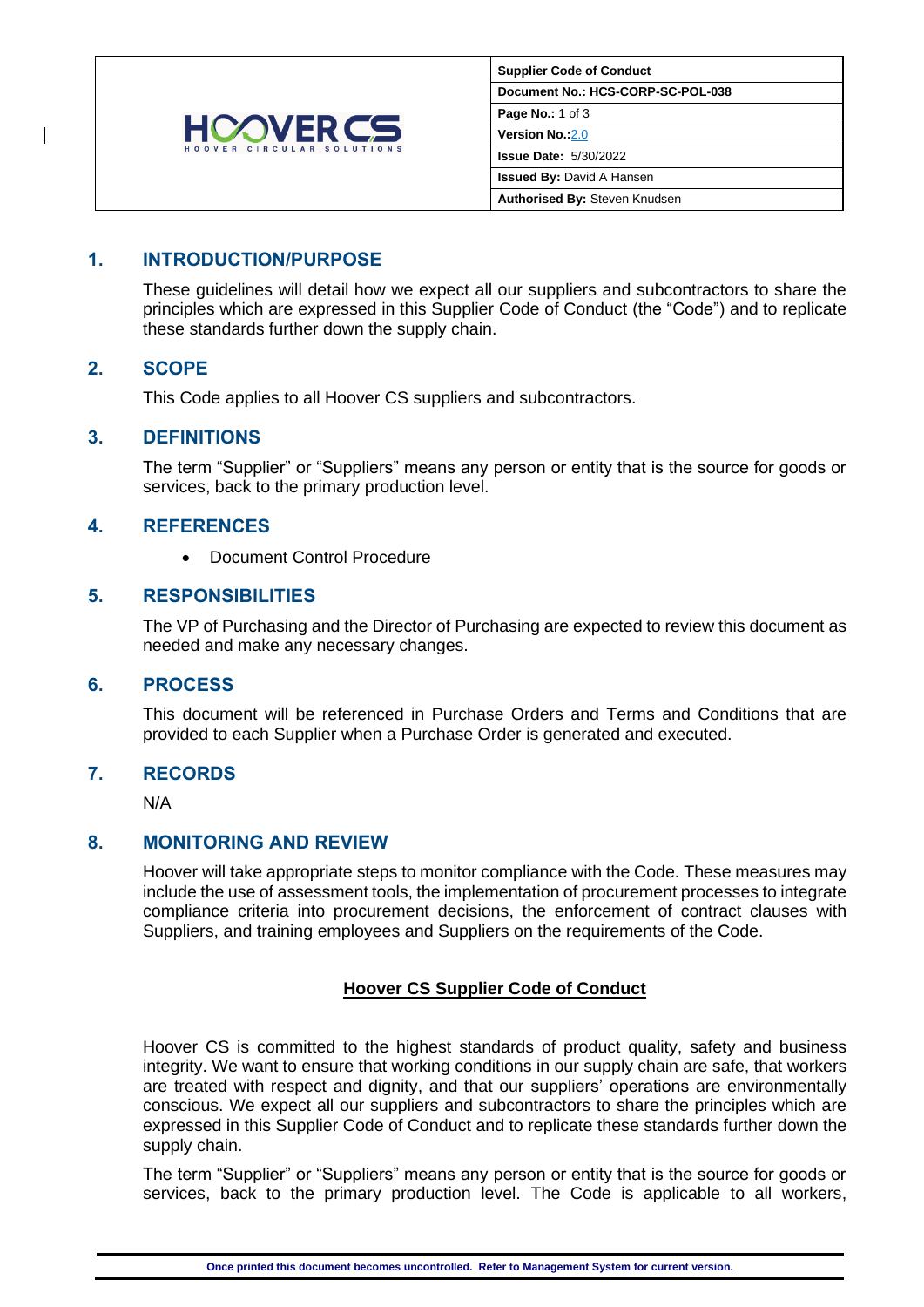

employees, or subcontractors of any Supplier, including permanent, temporary, contract agency and migrant workers, whether at a Supplier location or working remotely..

We reserve the right to verify compliance with the Code through internal or third-party assessments and to require implementation of corrective actions where necessary. In these cases, we expect Supplier to establish clear milestones and processes to support their achievement. Suppliers who fail to comply may be subject to consequences up to and including termination of business.

## **Business Practices**

Suppliers must implement management systems to facilitate compliance with all applicable laws, regulations, contractual agreements, and generally recognized standards, and to promote continuous improvement with respect to the expectations set forth in this Supplier Code of Conduct.

Suppliers must have systems in place to:

- Enable fair, confidential, and anonymous grievance reporting and follow-up without fear of reprisal, including whistleblower protections
- Maintain books and records in accordance with applicable law and generally accepted accounting principles
- Protect confidential information to which they have access, including intellectual property, trade secrets, or financial information, and to safeguard any property belonging to Hoover CS while under their control
- Avoid any situations that may adversely affect our business interests or reputation
- Prevent any form of corruption, extortion, or embezzlement, including a zerotolerance approach to bribery and kickbacks
- Conduct their business in line with fair competition and in accordance with all applicable anti-trust laws

We reserve the right to ask Suppliers for a full supply chain map to facilitate risk assessment and gauge compliance in the upstream supply chain. Suppliers shall be transparent about all known facilities used to produce products or services for us and provide such information upon request. At our request, Suppliers are expected to provide reports on the occurrence of substances in any materials supplied to us that may be restricted by, or require disclosure to, governmental bodies, and/or customers.

## **Labor Practices**

We expect Suppliers to respect the personal dignity, privacy, and human rights of each individual and:

• Avoid any sort of child labor in their business operations consistent with the International Labor Organization's (ILO) core labor standards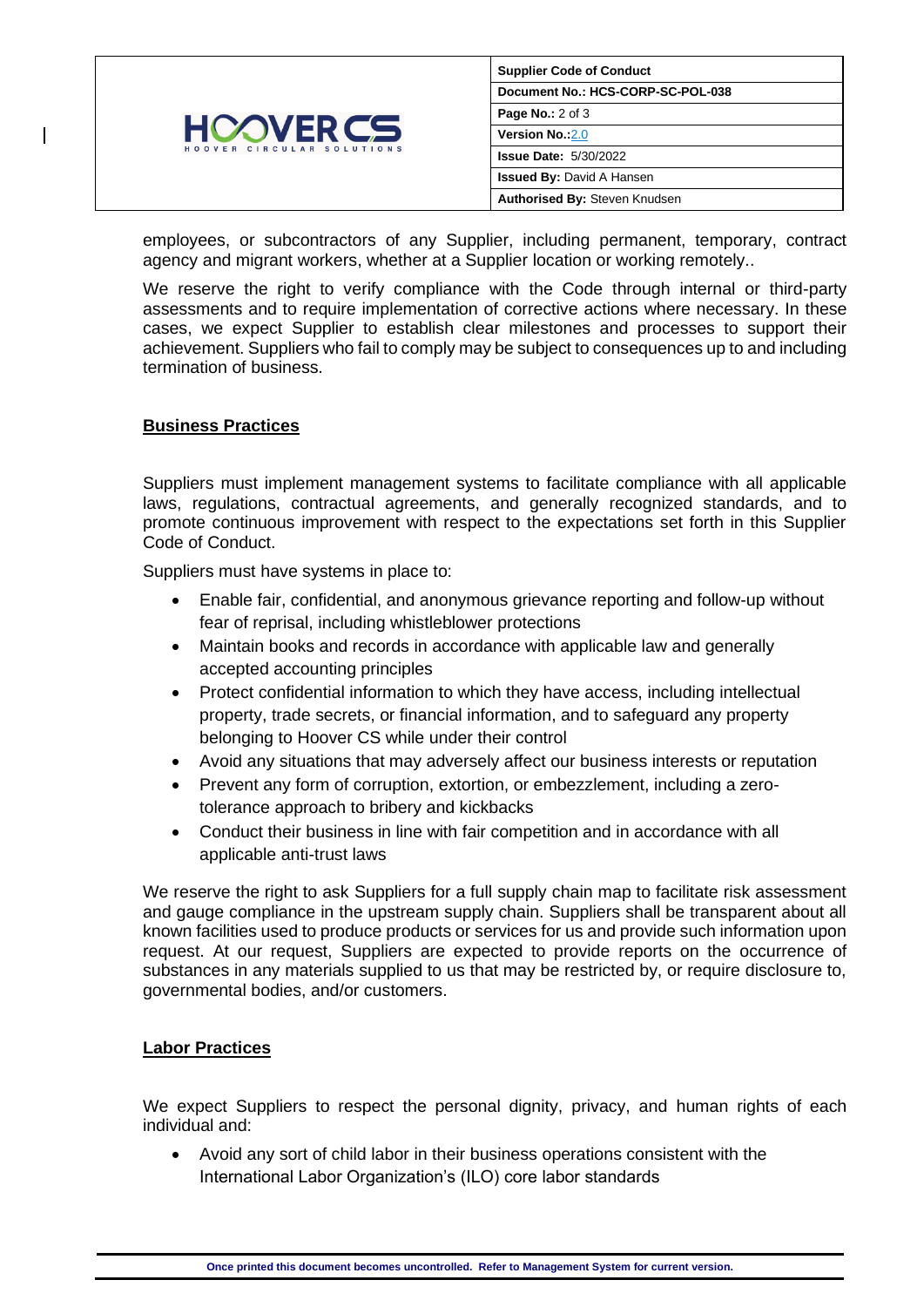

- Uphold freely chosen employment practices, with no toleration for forced, prison, bonded, indentured, or involuntary labor in their operations and supply chain
- Where required by applicable law, provide employees with a written employment agreement that complies with local laws and regulations, and inform workers of their legal rights and employment conditions in a language understood by the employee
- Respect the maximum number of working hours under applicable laws and provide compensation to employees that complies with applicable national wage laws, with all overtime work paid at the legally mandated overtime rate, or in the absence of this, a premium wage
- Protect equal opportunities for and treatment of its employees irrespective of skin color, nationality, race, disabilities, political or religious conviction, sexual orientation, gender identify, age, sex, social background, physical characteristics, union membership, family status, or pregnancy
- Refuse to tolerate sexual harassment or discrimination, and provide employees with a workplace free of corporal punishment or torture, mental or physical coercion or verbal abuse of employees, or the threat of any such treatment
- Respect the rights of employees to associate freely, join labor unions, seek representation, join works councils, and engage in collective bargaining, as permitted by applicable law
- Provide a safe and healthy working environment, including appropriate controls, safe work procedures, preventative maintenance, and necessary technical protective measures to mitigate health and safety risks in the workplace
- Identify and assess likely and potential emergency situations in the workplace and minimize their impact by implementing emergency plans and response procedures
- Ensure that employees have access to potable drinking water and clean toilet facilities at all times at the workplace and that accommodations, where provided, are clean, safe, affordable, meet the basic needs of workers, and conforms to applicable laws
- Respect the rights and titles to property and land of individuals, indigenous peoples, and local communities and ensure that negotiations regarding property and land adhere to principles of free, prior and informed consent, as well as contract transparency and disclosure

# **Environmental Practices**

We are committed to operating in a way that respects the environment, is thoughtful about the use of natural resources, and is focused on continuous improvement. At a minimum, we expect that Suppliers will:

- Act in compliance with the applicable statutory and international standards of environmental protection
- Work to reduce their carbon footprint